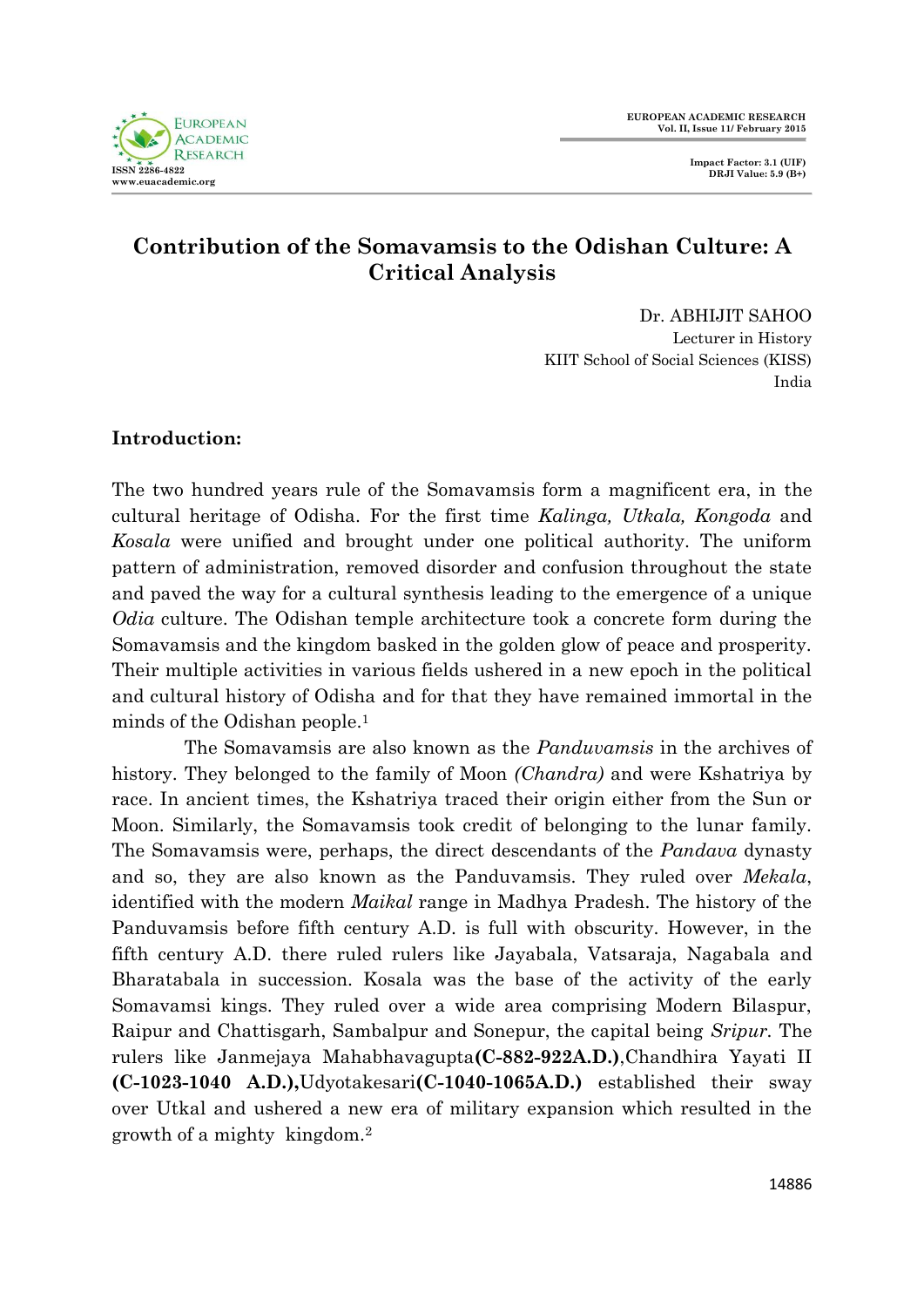Political unification of Odisha was an important achievement of the Somavamsi kings. They ascended to the throne of Utkal at that time, when there was disorder and misrule prevailing throughout the country, threatened by external forces and disturbed by internal feuds. There was no progress of art, architecture, any unity and peace among the people. So, the credit goes to the Somavamsi kings who brought to an end years of misrule, disorder and saved Odisha from internal decay and external dangers, set up an efficient administration and well organised government for the welfare of the people. The king occupied the highest position in the realm of administrative structure. No doubt, kingship was hereditary but sometimes the ministers had a voice in the selection of a king as happened in the case of Yayati II, When a king was minor, someone from the royal family acted as his regent. The king exercised unrestricted royal power. For promoting trade and commerce inside the country the king generously gave grants to the merchant community. For the promotion of learning, they granted lands to the Brahmins. To spread Brahmanism inside the land, they patronised the Brahmin, performed several Vedic sacrifices including *Asvamedha* sacrifice, they also built a good number of Saiva temples to meet the same end. All these activities show that though the Somavamsi kings were powerful, they were not despots rather on the other hand; they were liberals and looked after the welfare of the people. Thus, the political unification was very much essential factor for the growth and development of the culture, religion, art, architecture and sculpture of one country.

# **Objectives**

Following are the objectives addressing the present study

- *1. To make an analysis and highlight their religion.*
- *2. To make a critical analysis on the development of art, architecture and sculpture during the Somavamsi period.*
- *3. To focus on the development of literature during that period.*

# **Religion during Somavamsi Period**:

The Somavamsis were great patrons of religion and in sense they championed the cause of *Brahmanism* in Odisha. The recovery of the glory of the *Vedic*  religion was a great achievement of the Somavamsi, who sought to give it impetus by performing orthodox *Vedic* rites and *Aswamedha* and other sacrifices. Such recovery was perhaps a reaction to Buddhism, which had received patronage under the Bhaumakara kings. The Somavamsis, when in kosala were ardent Vaishnavas , but they became Saivites when they came to rule over Utkala and assumed titles like *Parama-Mahesvara*. Particularly they were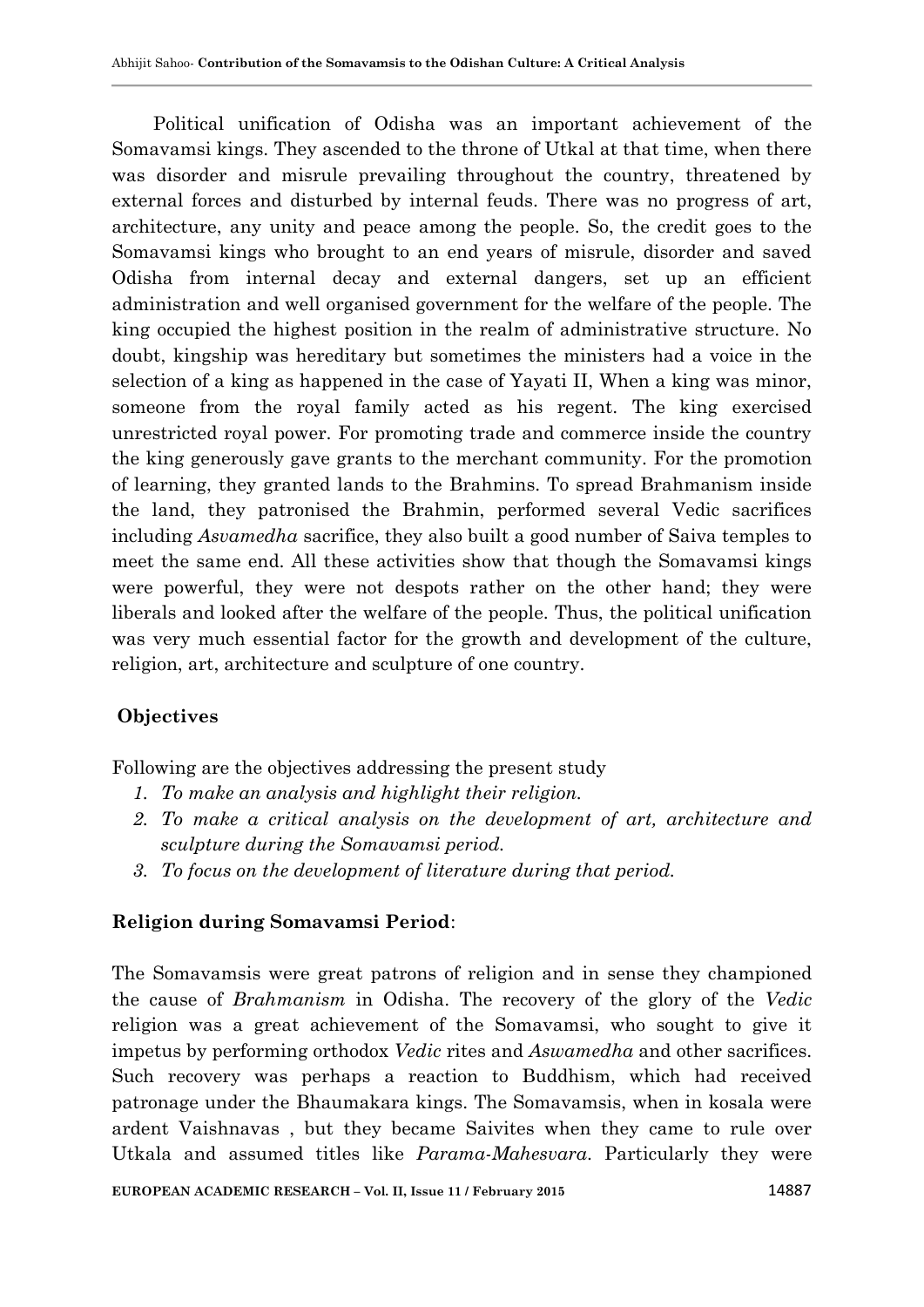influenced by the *Mattamayura School of Saivism*, which was then prevalent in central India. During their reign, this school of Saivism had made a considerable advance in Western Odisha. Acharya Gaganasiva, the famous ascetic of this sect, who is known from his inscription in the old Somesvara temple at Ranipur-Jharial, had an establishment here. He received the patronage of the Somavamsi king, Mahabhavagupta Janmejaya I. possibly king Janmejaya built the Siva temple at Ranipadraka (Ranipur) and named it as the temple of Somasvara. So, *Acharya Gaganasiva* played an important role in the development of Saivism in Odisha. After the Somavamsis occupied the Coastal regions of Odisha (Cir. A.D.1000), they constructed a number of Siva temples (Muktesvara, Rajarani, Brahmesvara and Lingaraj temple) in Bhubaneswar. The kings out of their religious faith showed great zeal in temple building. They bestowed special attention on the Siva temples, but for that other deities were not neglected. They liberally made gifts and grants to Saivite and Vaishnavaite temples and persons associated with the performance of rites and rituals in the temples. The Somavamsi kings also patronised Vaishnavism. The *Madalapanji* gives credit to Yayati I of building the Vimala and Mahalaxmi temples inside the premises of God Jagannath temple. The images of *Ganesha, Kartikeya, Surya, Indra, Agni, Yama*, and the *Navagraha* etc. were largely carved out in the temple walls during the glorious rule of the Somavamsis. Saktism also prevailed in Odisha during the Somavamsi rule. The *Saptamatrika* temples at Puri (near *Markandesvara tank*), Jajpur, Ranipur-Jharial etc. show that the Somavamsis also patronised Saktism. The family deities of the Somavamsis were known as *Bhagavati, Panchambari, Bhadrambika* etc. in the *Maranjamura* charter of Yayati II.<sup>3</sup>

 The Somavamsis also showed patience to other faiths like Buddhism and Jainism. Both the religions prospered under their tolerant rule. Though Saivasim made headway under their royal patronage side by side, Jainism also continued to flourish. This is proved by epigraphic and sculptural evidence. There are three inscriptions, belonging to the reign of Udyotkesari, found engraved in the caves of khandagiri. One of two inscriptions at Navamuni cave records the work of Subhachandra, a disciple of Kulachandra*,* who was the Achrya of the Desigana, belonging to the Grahakula of the Arya Samgha, in the eighth year of Udyotakesaris reign. The second inscription also refers to Subhachandra, a disciple of Sri Acharya Kulachandra. The inscription in Lalatendu Kesari Gumpha, dated 1045A.D, of the same king records the restoration of a decayed vapi (well) and temples of the kumara hill (khandagiri) and also installation of the images of twenty four Trithankaras there. Besides epigraphic evidences, a large number of sculptural representations of Jaina images assigned to the period  $10<sup>th</sup>$ -11<sup>th</sup> century A.D. have been discovered at Charampa near Bhadrak town, Ayodha in Balasore, Khiching in Mayurbhanja in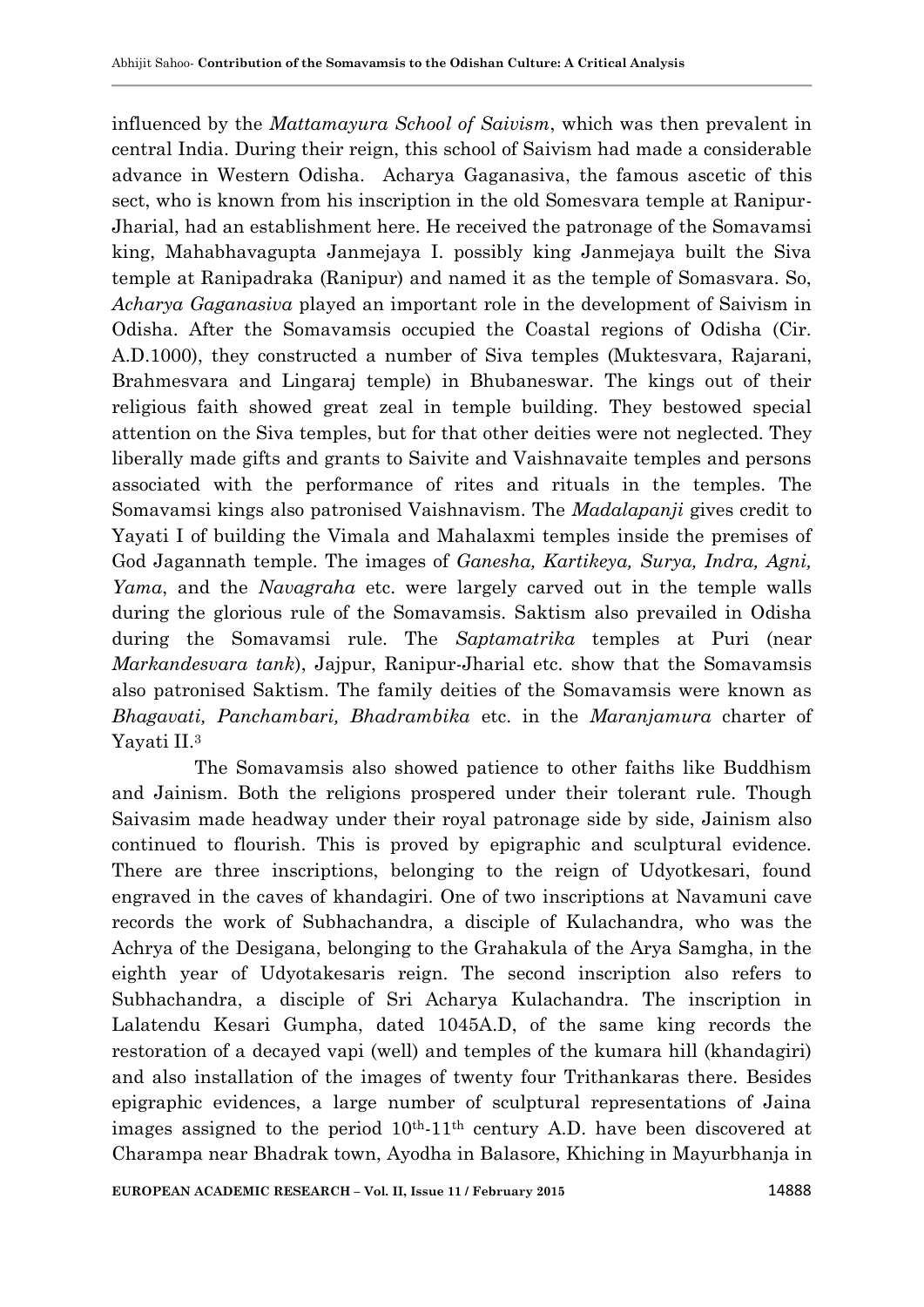the districts of Keonjhar, Koraput, Cuttack and Puri. It seems that Jainism flourished in this period since the Saivas were not antagonistic to Jainism. A number of Jaina images were allowed to be carved in the Siva temples and the example of Muktesvara temple at Bhubaneswar testify, to this fact. Buddhism never failed to receive the royal patronage of the Somavamsi kings. In Banapur, a number of Buddhist bronze images belonging to that period have been found. *Indraratha's* copper plate belonging to that place shows that he made a land grant to Khandiravati Bhattaraka, a female Buddhist deity. Many Buddhist monasteries located at Sirpur also belonged to this period.<sup>4</sup>

The Somavamsi kings also worshipped Chandi, Krishna, Yasoda, Karttikeya, Ganesh, and other deities, which could emphasise their religious liberality. They also performed several Brahmanical sacrifices. Janmejaya is said to have performed a sacrifice at Kataka and Jajati Kesari also performed one *Aswamedha yagna* on the bank of the river *Vaitarani,* for which he is said to have invited ten thousand Brahmins from Kanyakubja. He had also built the famous *Dasamedha Ghata* on the bank of river Vaitarani, which became a sacred place of the Hindus for ancestral worship.<sup>5</sup>

### **Art, Architecture during Somavamsi period**:

The greatest and the most lasting contributions of the Somavamsi kings to the Odishan life and cultures were made in the realm of art, architecture and sculpture. This period is a great landmark in the history of Odishan as well as of Indian art. A large number of monuments were constructed in the Somavamsi period, which represents the finest specimens of Odishan art and architecture. The typical *Kalinga style* reached its peak under their patronage, assumed its final shape and became distinct in form and style. The *Jagmohana* became an inseparable element in the temple architecture and emerged as a *Pidha Deul*. The *deul* came to possess a soaring height and majestic look in this period. The study of these monuments gives definite idea about the extent and nature of medieval Odishan art. This period also witnessed an unprecedented artistic activity all over Odisha. Tradition attributes most of the temples of Bhubaneswar to the agency of the Somavamsi kings. In fact the creative activity of the latter was not only continued but also perfected by the Somavamsi kings.<sup>6</sup>

# **The Muktesvara Temple:**

The Muktesvara temple is a novelty in the field of Odishan temple architecture. It was so stylishly designed that it became one of the most beautiful temples of India.<sup>7</sup> The gate of the temple was well designed and its balance and design give it a grandiose look. Muktesvara means "*Lord of Freedom*". The temple is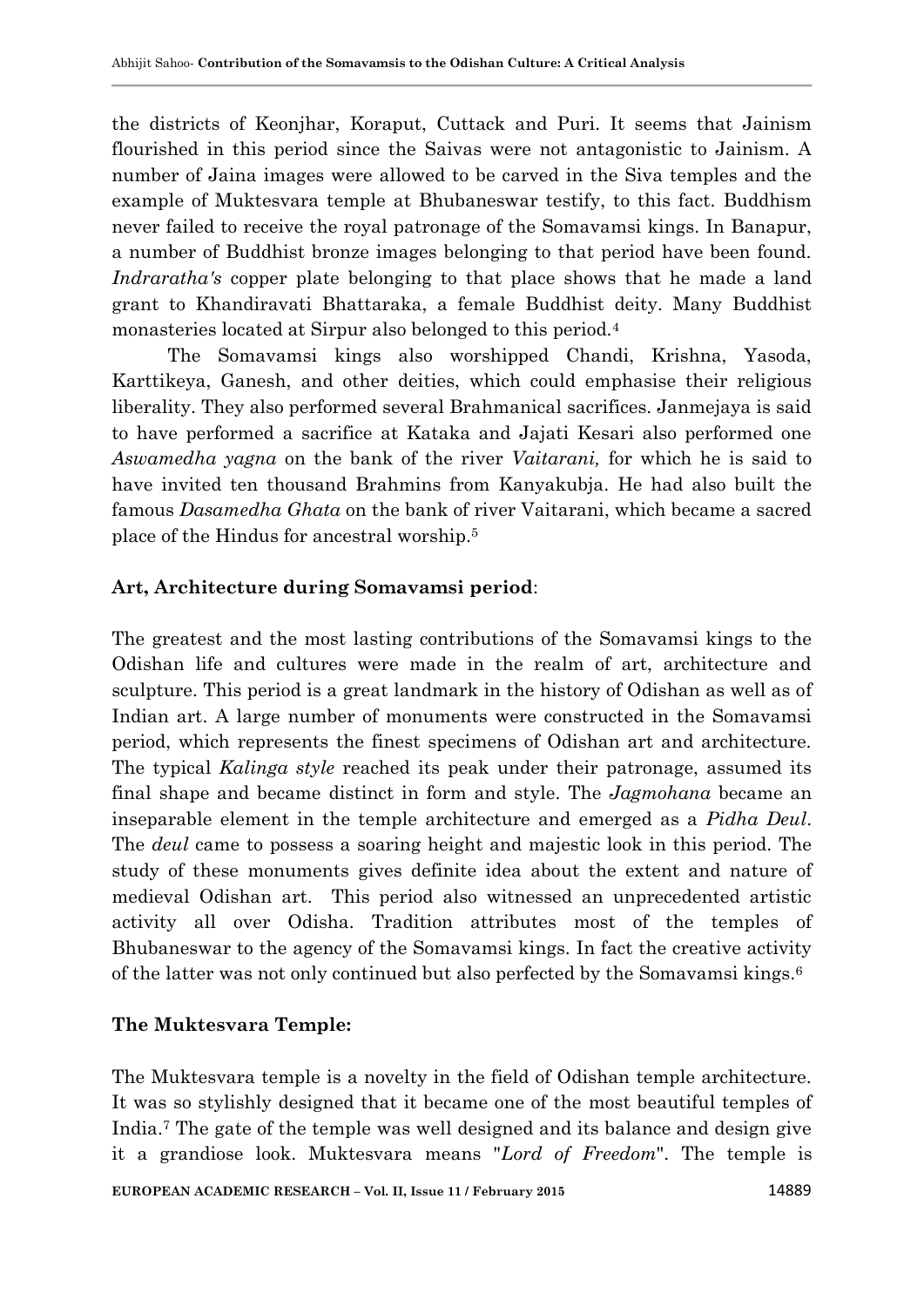dedicated to Hindu god Shiva, located in [Bhubaneshwar,](http://en.wikipedia.org/wiki/Bhubaneshwar) [Odisha,](http://en.wikipedia.org/wiki/Odisha) [India.](http://en.wikipedia.org/wiki/India) The temple dates back to 970 CE and is a monument of importance in the study of the development of [Hindu temples](http://en.wikipedia.org/wiki/Hindu_temples) in [Odisha.](http://en.wikipedia.org/wiki/Odisha) The stylistic development the Muktesvara marks the culmination of all earlier developments, and initiates a period of experiment which continues for an entire century, as seen in such temples as the [Rajarani Temple](http://en.wikipedia.org/wiki/Rajarani_Temple) and [Lingaraj temple,](http://en.wikipedia.org/wiki/Lingaraj_temple) both located in [Bhubaneswar.](http://en.wikipedia.org/wiki/Bhubaneswar) The [Muktesvara Temple](http://en.wikipedia.org/wiki/Mukteswar_Temple) is found to be the earliest work from the [Somvamsi period.](http://en.wikipedia.org/wiki/Somavanshi) Most scholars believe the temple is the successor to [Parsurameswar Temple](http://en.wikipedia.org/wiki/Parsurameswar_Temple) and built earlier to the [Brahmesvara Temple](http://en.wikipedia.org/wiki/Brahmeswara_Temple) (1060 CE). *Percy Brown* puts the date of construction of the temple to 950 CE. The presence of *torana (gateway)*, which is not part of any other temple in the region, makes this temple unique and some of the representations indicate the builders were starters of a new culture. The Somavamsi king Yayati I contributed to the building of the temple. This temple is also regarded as a grand ancestor of the Brahmesvara. Fergusson calls it "a gem of odishan architecture". And to Rajendra Lal Mitra "it is the handsomest-a charming epitome of the perfection of the Odishan architecture".<sup>8</sup>

The most essential feature of the Muktesvara temple is the *torana*, or the arched gateway, dating back to about 900 CE and showing the influence of Buddhist architecture. The arched gateway has thick pillars that have strings of beads and other ornaments carved on statues of smiling women in languorous repose. The porch is a walled chamber with a low, massive roof and internal pillars. The combination of vertical



 *Figure-1 (Mukteswar Temple)*

and horizontal lines is skillfully arranged so as to give dignity of buildings of moderate height. This early astylar form of the temple is best illustrated in this temple. The gateway has sculptures that range from elaborate scrolls to pleasant female forms and figures of monkeys and peacocks. The front and back of the arch are similar in design. There are a number of sculptures of *skeletal ascetics* in teaching or meditation poses. Some scholars correlate the role of the temple as a center for *Tantric initiation* with the name Muktesvara as a possible thesis. The outer face of the compound wall has niches of Hindu deities like *Saraswathi, Ganesha* and *Lakulisha* (the fifth century founder of the *Pashupata* sect of *tantric Saivism*).

#### **The Brahmesvara Temple:**

The Brahmrsvara temple is a [Hindu temple](http://en.wikipedia.org/wiki/Hindu_temple) dedicated to [Lord Siva](http://en.wikipedia.org/wiki/Lord_Siva) located in [Bhubaneswar,](http://en.wikipedia.org/wiki/Bhubaneswar) [Odisha,](http://en.wikipedia.org/wiki/Odisha) erected at the end of the 9th century CE, and is richly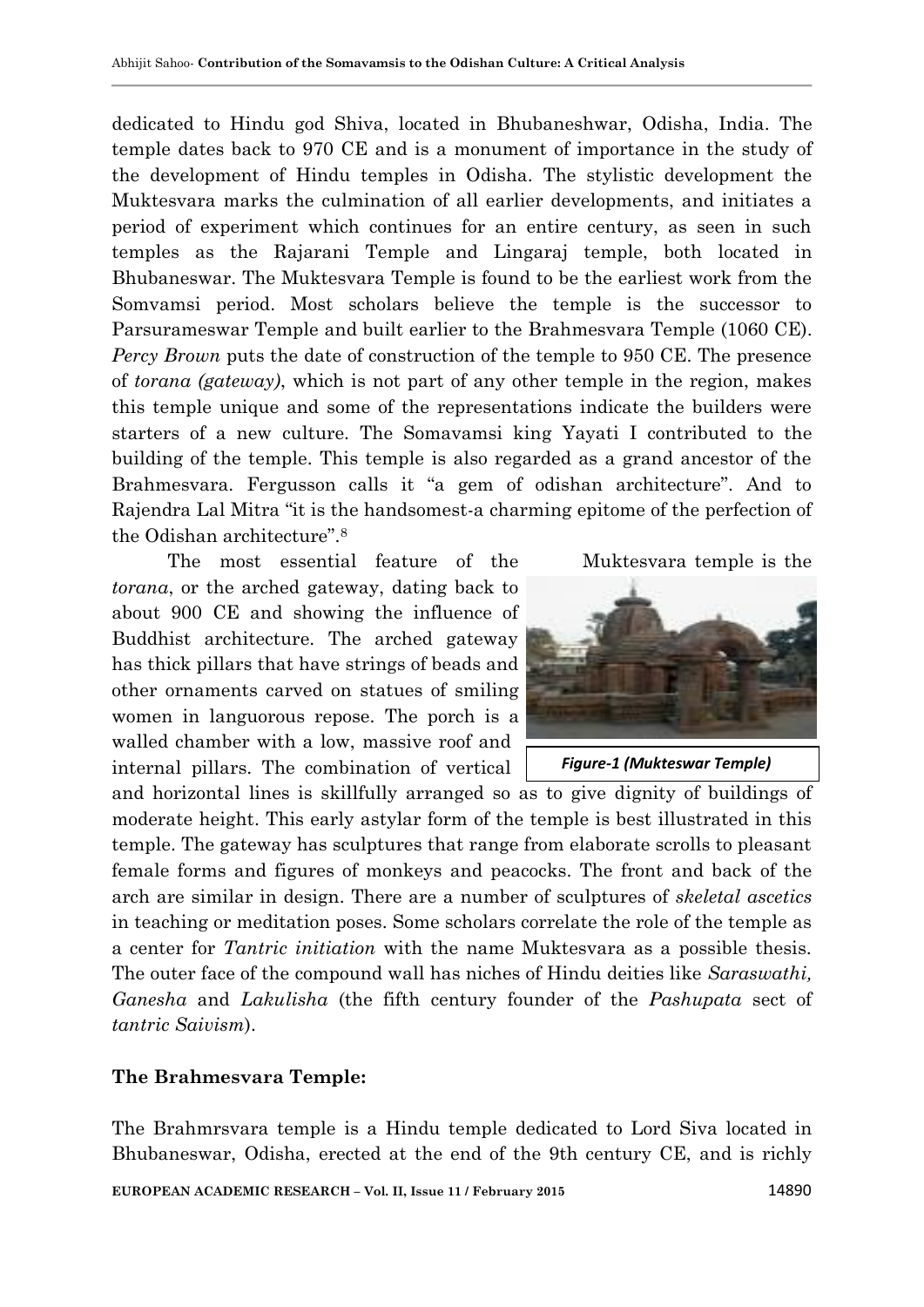carved inside and out. This [Hindu temple](http://en.wikipedia.org/wiki/Hindu_temple) can be dated with fair accuracy by the use of inscriptions that were originally on the temple. They are now unfortunately lost, but records of them preserve the information of around 1058 CE.<sup>9</sup> The temple is built in the 18th regnal year of the Somavamsi king Udyotakesari by his mother Kolavati Devi, which corresponds to 1058 CE. The temple is built with traditional architectural methods of wood carving, but

applied on stone building. The buildings were built in a shape of full volume *pyramid,* and then the wood would be carved inside and outside. The basic structure of the Odishan temple has two connecting buildings. The smaller is the *Jagmohana*, or assembly hall. Behind it is the *Sikhara*, the towering sanctuary. Later temples have two additional halls in front—one for



dancing, and the other for banquets.The Brahmesvara shows quite a bit of affinity with the much earlier Muktesvara Temple, including the carved interior of the *Jagmohana*, and in the sculptural iconography such as the lion head motif, which appeared for the first time in the *Muktesvara*, and is here evident in profusion. There are quite a number of innovations, however, including the introduction of a great number of musicians and dancers, some holding lutes, on the exterior walls. For the first time in temple architectural history iron beams find their first use. On sandstone walls there are symbolic decorations and the notion of godlike figures that helps the believer in his meditation. The carvings over the door frame contain beautiful flower designs as well as flying figures. Like the Rajarani, there are images of the eight directional Guardian Deities. There are also quite a number of tantric-related images, and even *Chamunda*  appears on the western facade, holding a trident and a human head, standing on a corpse. Shiva and other deities are also depicted in their horrific aspects. One of the lost inscriptions stated that a Queen Kolavati presented 'many beautiful women' to the temple, and it has been suggested that this is an evidence of the '*Devadasi*' tradition, which assumed such importance in later Odishan temple architecture and temple life.

### **The Rajarani Temple:**

The Rajrani temple (A.D.1000-1022) in Bhubaneswar is a splendour in Odishan art. The name *Rajarani* owed its origin to the particularly variety of sandstone, locally known as *rajarani* of which the temple is constructed. <sup>10</sup>The temple is now without a deity but the saivite doorkeepers, the image of *lakulisa* over the lintel and the



**EUROPEAN ACADEMIC RESEARCH - Vol. II, Issue 11 / February 2015** 

*Figure-3 (Rajarani Temple)*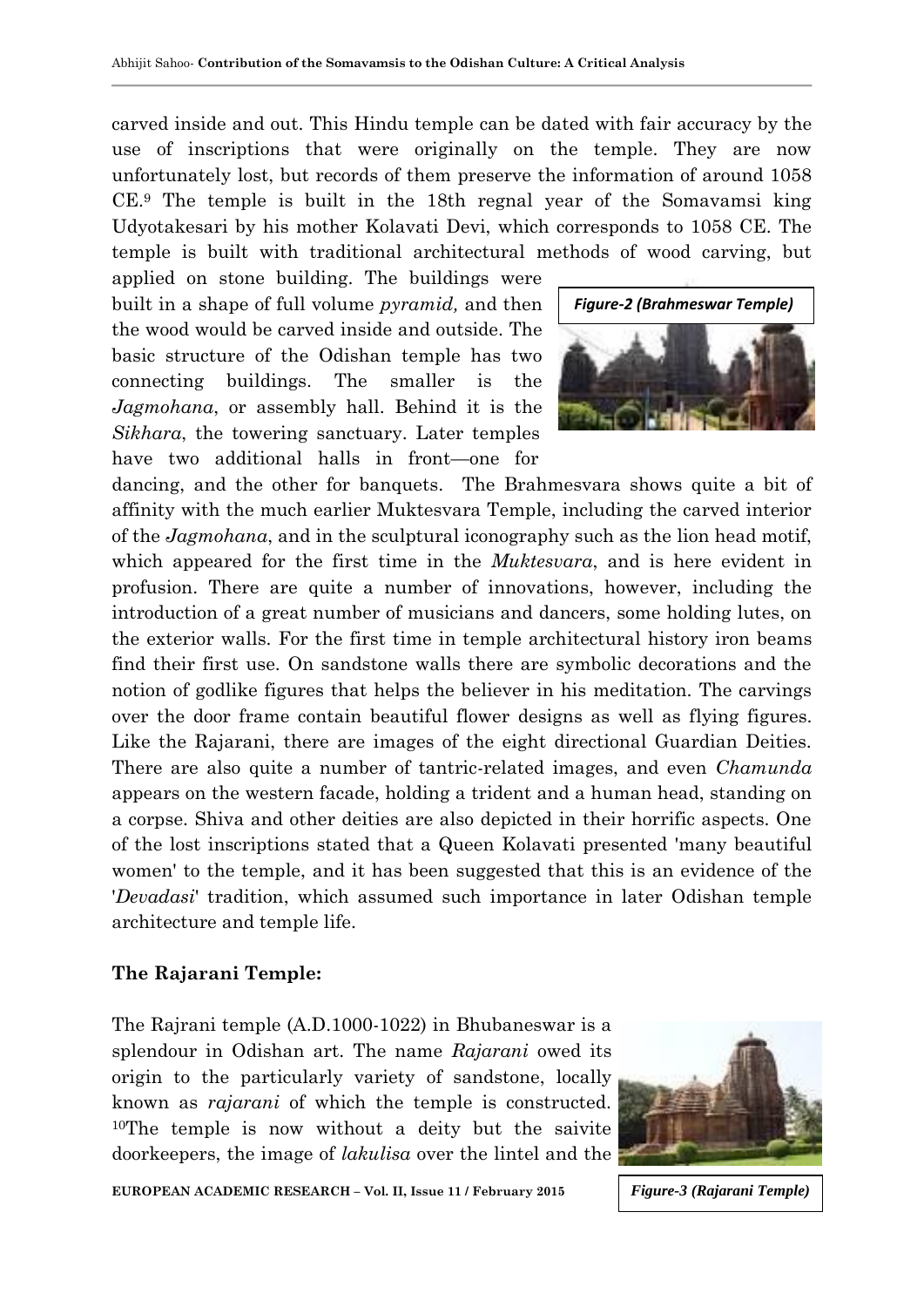scene of linga worship indicates its *Saiva* associations. The temple is originally believed to be known as *Indreswara* (as per the name of its builder *Indraratha*, an illustrious Somavamsi ruler) and locally known as "love temple" on account of the erotic carvings of women and couples in the temple. Rajarani temple is built on *pancha ratha* style on a raised platform with two structures; a central shrine namely the *vimana* (sanctum) with the *bada* (the curvilinear spire) over its roof raising up to a height of 18 m (59 ft) and a viewing hall called *jagamohana* with a pyramidal roof. The temple consists of a *deul and jagamohana*. The most interesting aspects of the temple are acluster of *angasikharas (*miniature of rekha deuls) around the spire. They are similar to the temples of *khajuraho* in central India. Standing on a platform with three elegant mouldings, its *prabhaga* is made of five mouldings. The *vimana* is square in plan and the walls are variegated by ressaults (called *rathas* or *pagas*). *Amalaka* (also called *mastaka*) a stone disk with ridges on the rim is placed over the *bada* (tower) of the temple. Now, Rajarani temple is maintained by the Archeological Survey of India (ASI) as a ticketed monument.

### **The Lingaraj Temple:**

Among all the temples built during the Somavmsi period, the *Lingaraj* temple of Bhubaneswar deserves exceptional attention. It bears architectural splendour and is regarded as one of the best archeological monument of the East reflecting *Kalinga type* of architecture with all its perfection. It was constructed between 1025 and 1065 A.D.<sup>11</sup> The temple is the most prominent landmark of the Bhubaneswar city and one of the major tourist attractions of the



 *Figure-4 (Lingaraj Temple)*

state. The central tower of the temple is 180 ft (55 m) tall. The presiding deity of this temple is known as *tribhubanesvar*(Bhubaneswar) from which the city has derived its name. The temple is built in the *deul* (main sanctum) style that has four components namely, *vimana* (structure containing the sanctum), *jagamohana* (assembly hall), *natamandira* (festival hall) and *bhoga-mandapa* (hall of offerings), each increasing in the height to its predecessor. The jagamohana of the lingaraj temple is decorated with various sculptures. It had also balustrade windows in the north and south, which of course, are closed now.<sup>12</sup> The *Natamandira* and the *Bhogamandapa* are open halls. The images of *Parvati, Ganesh, Kartikeya* appear in the northern, southern and western niches of the sanctuary respectively. The beauty of the *deula* and *mukhasala* is very much artistic in nature. The temple complex has 50 other shrines and is enclosed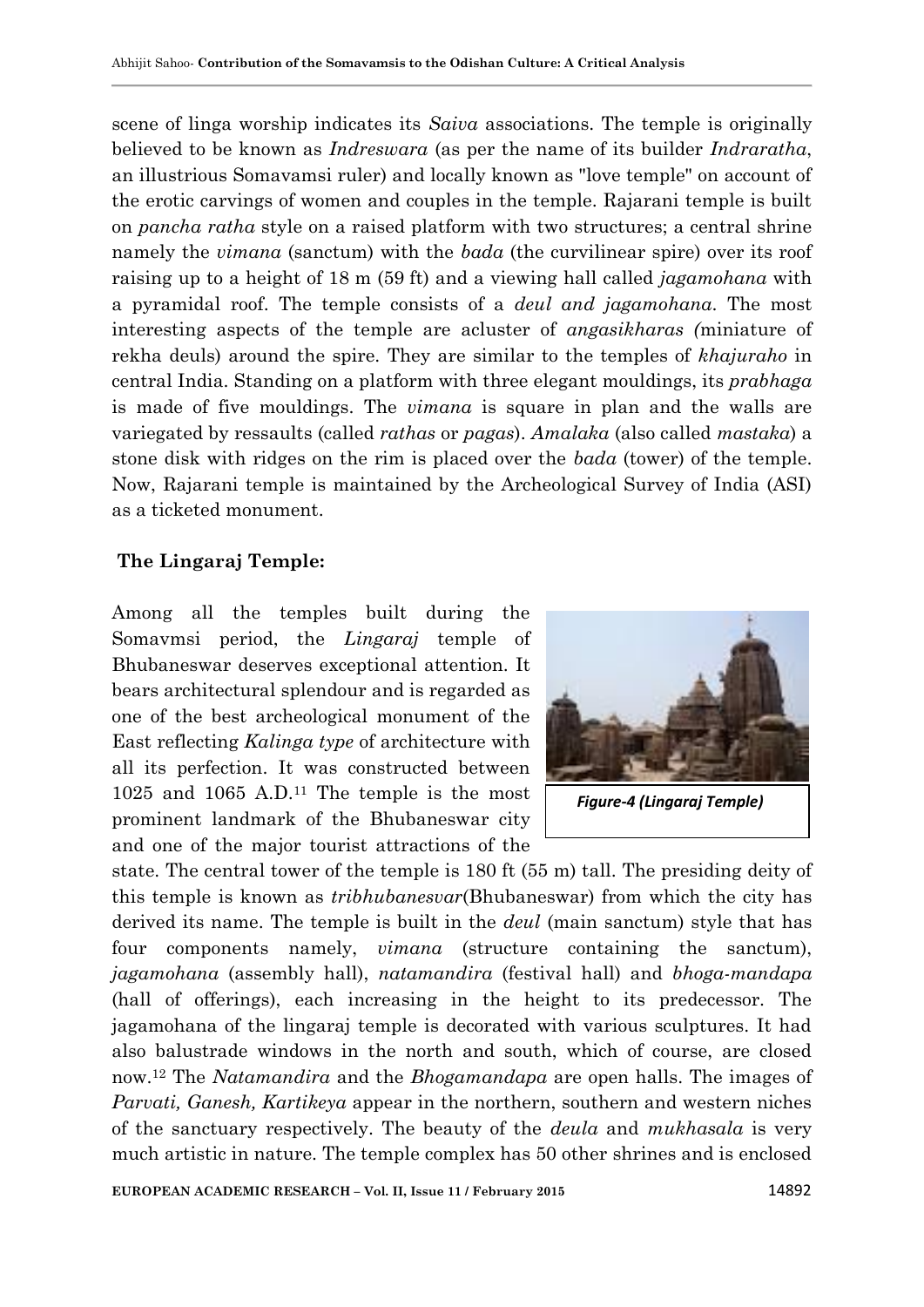by a large compound wall. The temple is active in worship practices, unlike most other temples in Bhubaneswar and Shiva is worshipped as *Harihara*, a combined form of Vishnu and Shiva. James Ferugsson (1808–86), a noted critic and historian rated the temple as "one of the finest examples of purely Hindu temple in India".<sup>13</sup>

Some more temples of the Somavamsis rulers, such as the Kosalesvara temple at Baidyanath (Sonepur), Siva temple at Charda (Sonepur), Siva temples at Boudh, are architecturally magnificent and it represents the full-grown kalinga-style of artistic excellence in Odisha.

### **Sculpture:**

The Sculpture during the Somavamsi period reveals exquisite beauty of implementation and a high degree of skill possessed by its workmen. The artists of this period have shown their zeal and genius in the sculptures of *Lingaraja, Mukteswvara*, and some other temples. Some images of this time are regarded to be the best specimens of sculpture. Fine scroll works are to be noticed in some images of which *prasava devatas* provide the best example. In the *Lingaraj*  temple, the windows, the sun god, marriage scenes etc., the style and poses of the female figures, decorations, etc., are the greatest contribution of the artists of this period, to Odishan Sculpture.

A substantial progress was made in the development of temple architecture in Odisha during this period. Most probably the first stage of the development of temple architecture took place during the time of the *Bhaumas*, and the second stage of development of Odishan temple styles began during the *Somavamsi* period. The earlier temples were of three *rath* type. But gradually this becomes *pancha ratha*, then *sapta ratha*, which is to be noticed in the styles of the temples of *Mukteswara, Brahmeswara and Lingaraj* of this period. The *mukhasalas* of the early temples are rectangle in design with a thatched type of roof and from this the point of departure is to be noticed in the *mukhasalas* of the *Mukteswar* and *Rajarani* temple, being built with *pidha* type of roof. The knowledge of the architects of temple regarding temple architecture achieved much progress with the construction of the great *Lingaraj* temple, which dominated the all other temples with its much bigger size in proportion and height. In this, Dr. Krushna Chandra Panigrahi observed "the Odishan temple type reached its complete form towards the close of the Somavamsi period. The architectural activities in the later period though by no means scarce, were more concerned with elaboration than with any introduction of new features or forms indicating new directions of development".<sup>14</sup>

# **Literature:**